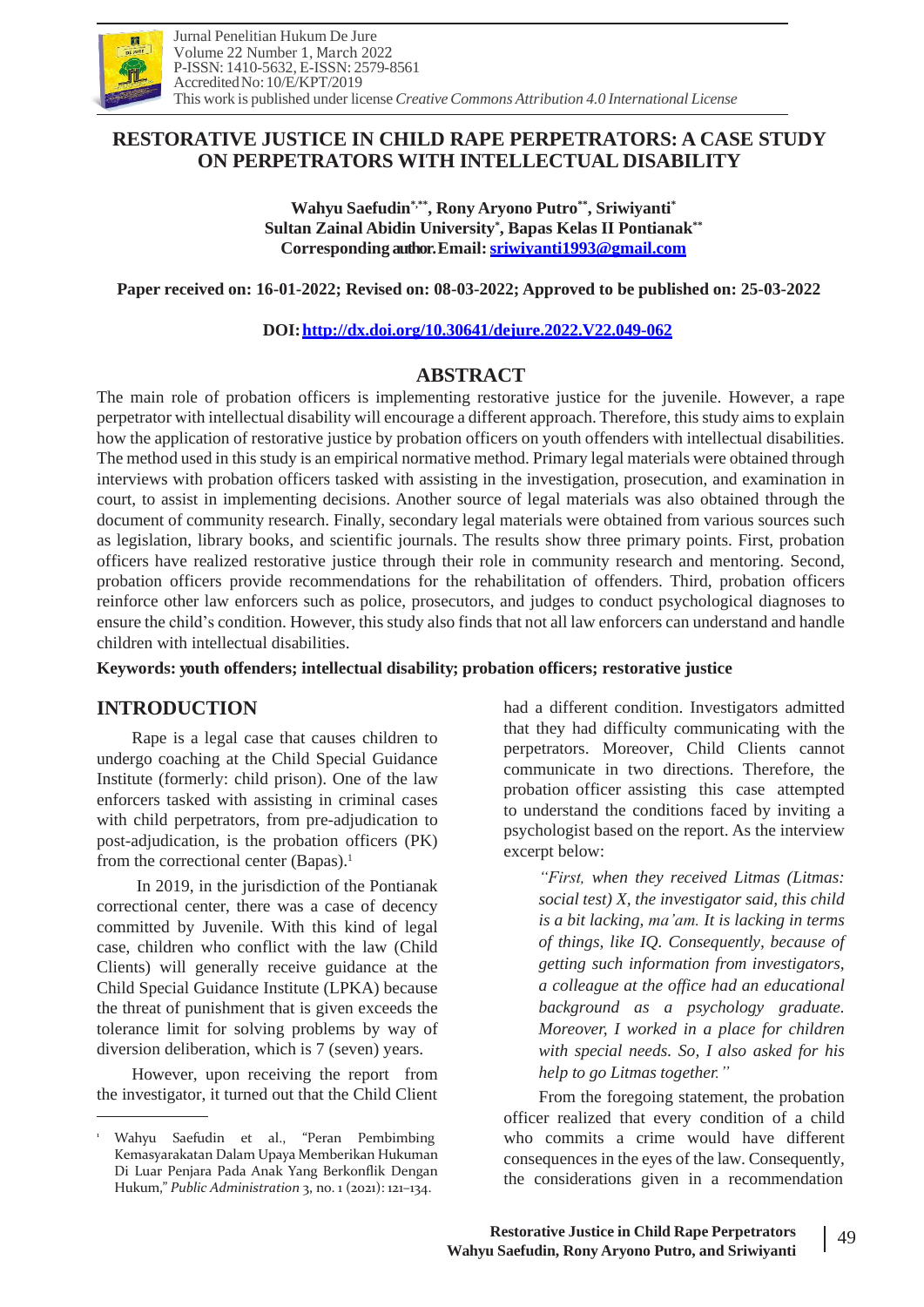in the Litmas that is being carried out must be objective and measurable. Therefore, probation officers are careful in carrying out their duties when accompanying Child Clients.

Moreover, in Indonesia, the juvenile criminal justice system essentially prioritizes protection, rehabilitation, and reinstatement.**<sup>2</sup>** Because the existence of children is a priceless asset for a country, consequently, the treatment must be special or distinguished from adults.**<sup>3</sup>** On that basis, the juvenile justice system in Indonesia is based on restorative justice.<sup>4</sup>

Restorative justice is considered a solution in a fair legal settlement because it emphasizes prevention and improvement efforts in the future.**<sup>5</sup>** In addition, solving problems through restorative justice can benefit perpetrators and victims, and the community in the context of accountability.<sup>6</sup> Therefore, it is natural that the restorative justice approach is considered a humane approach with the base of restoring the situation before it happens.<sup>7</sup> Accordingly, restorative justice is considered effective and efficient in combating crime.

In Indonesia, the restorative justice approach is the spirit of Law Number 11 of 2012 concerning the Juvenile Criminal Justice System (JJS Act).**<sup>8</sup>** Implementing restorative justice in the JJS Act is through a diversion deliberation process.<sup>9</sup>

Diversion is a solution to problems outside the criminal justice procedure. In the JJS Act, diversion efforts must refer to cases involving children as criminal actors.<sup>10</sup>

Furthermore, not all legal issues can be resolved utilizing diversion deliberation.<sup>11</sup> In Article 7, paragraph (2), it is explained that the diversion deliberation can be carried out if it meets 2 (two) requirements; namely in the event that the crime committed is threatened with imprisonment for under 7 (seven) years, and it is not a repetition of a crime.<sup>12</sup> The same rule is also contained in Government Regulation Number 65 of 2015, a derivative of the JJS Act.<sup>13</sup> If the crime committed is threatened with an imprisonment more than seven years and it is a repetition of a crime, the diversion cannot be carried out.<sup>14</sup>

Nevertheless, through a restorative justice approach, child perpetrators (referred to as Child Clients) are still not sought to go to prison.<sup>15</sup> Therefore, imprisonment is the last option in punishing children of criminal offenders (ultimum remedium).<sup>16</sup> Therefore, the JJS Act stipulates alternative punishments such as warnings, community services, coaching outside the institution, supervision, and job training.

<sup>&</sup>lt;sup>2</sup> Afni Zahra and RB Sularto, "Penerapan Asas Ultimum Remedium Dalam Rangka Perlindungan Anak Pecandu Narkotika," *Law Reform* 13, no. 1 (2017): 18.

Wahyu Saefudin, "Paradigma Penjara Dalam Sistem Peradilan Pidana Anak," in *Kapita Selekta Pemasyarakatan*, ed. Wahyu Saefudin (Kalimantan Barat: IDE Publishing, 2020), 161–166, https://books. google.co.id/books?id=2AXeDwAAQBAJ. 3

Rudini Hasyim; Rado and Nurul Badilla, "The Concept of Restorative Justice in an Integrated Criminal Justice System," *Jurnal Restorative Justice* 3, no. 2 (2019): 145– 159. 4

Tony Marshall, *Restorative Justice: An Overview*, 5 *Home Office Research Development and Statistics Directorate* (London, 1999), [http://uci.or.kr/G300](http://uci.or.kr/G300-) jX950354.vn37p137.

Jennifer L. Lanterman, "Models Versus Mechanisms: The Need To Crack," *British Journal of Community Justice* 17, no. 1 (2021): 60–78. 6

<sup>7</sup> Eddy O.S. Hiariej, *Principles of Criminal Law* (Yogyakarta: Cahaya Atma Pustaka, 2019).

<sup>&</sup>lt;sup>8</sup> Yul Ernis, "Diversion and Restorative Justice In Case Settlement Of Juvenile Justice System In Indonesia," *Jurnal Ilmiah Kebijakan Hukum* 10, no. 2 (2016).

<sup>&</sup>lt;sup>9</sup> Ni Made Ita Ariani, Ni Putu Rai Yuliarti, and Dewa Gede Sudika Mangku, "Implementation of Law Number 11 of 2012 Concerning the Criminal Justice

System for Children Against Theft Perpetrated by Children in Buleleng Regency (Case Study Number: B/346/2016/Reskrim)," *e-Journal Komunitas Yustisia* 2, no. 2 (2019): 100–112.

<sup>10</sup> Sriwiyanti, Wahyu Saefudin, and Siti Aminah, "Restorative Justice for Juvenile Offenders in Indonesia : A Study of Psychological Perspective and Islamic Law," *JIL: Journal of Islamic Law* 2, no. 2 (2021): 168–196.

Wahyu Saefudin, *Mengembalikan Fungsi Keluarga* (Kalimantan Barat: IDE Publishing, 2019), https:// books.google.com.my/books/about/Mengembalikan\_ Fungsi\_Keluarga.html?id=USuhDwAAQBAJ&redir\_ esc=y. 11

*Undang-Undang Nomor 11 Tahun 2012 Tentang Sistem* 12 *Peradilan Pidana Anak* (Republik Indonesia, 2012).

Rini Fathonah, Nikmah Rosidah, and Mashuril. Anwar, "Formulation of Diversion in National and International Law," *International Journal of Business, Economics and Law* 24, no. 2 (2021): 176–182. 13

<sup>14</sup> Lailatul Mufidahand Uswatul Khasanah, "Implications of Diversion in Shaping Children's Responsibility towards Restorative Justice," *Legislatif*, no. 11 (2019): 24–37.

Erasmus A.T. Napitupulu et al., *Hukuman Tanpa Penjara*, ed. Zainal Abidin and Anggara (Jakarta: Institute for Criminal Justice Reform, 2019).

Zahra and Sularto, "Penerapan Asas Ultimum Remedium Dalam Rangka Perlindungan Anak Pecandu Narkotika."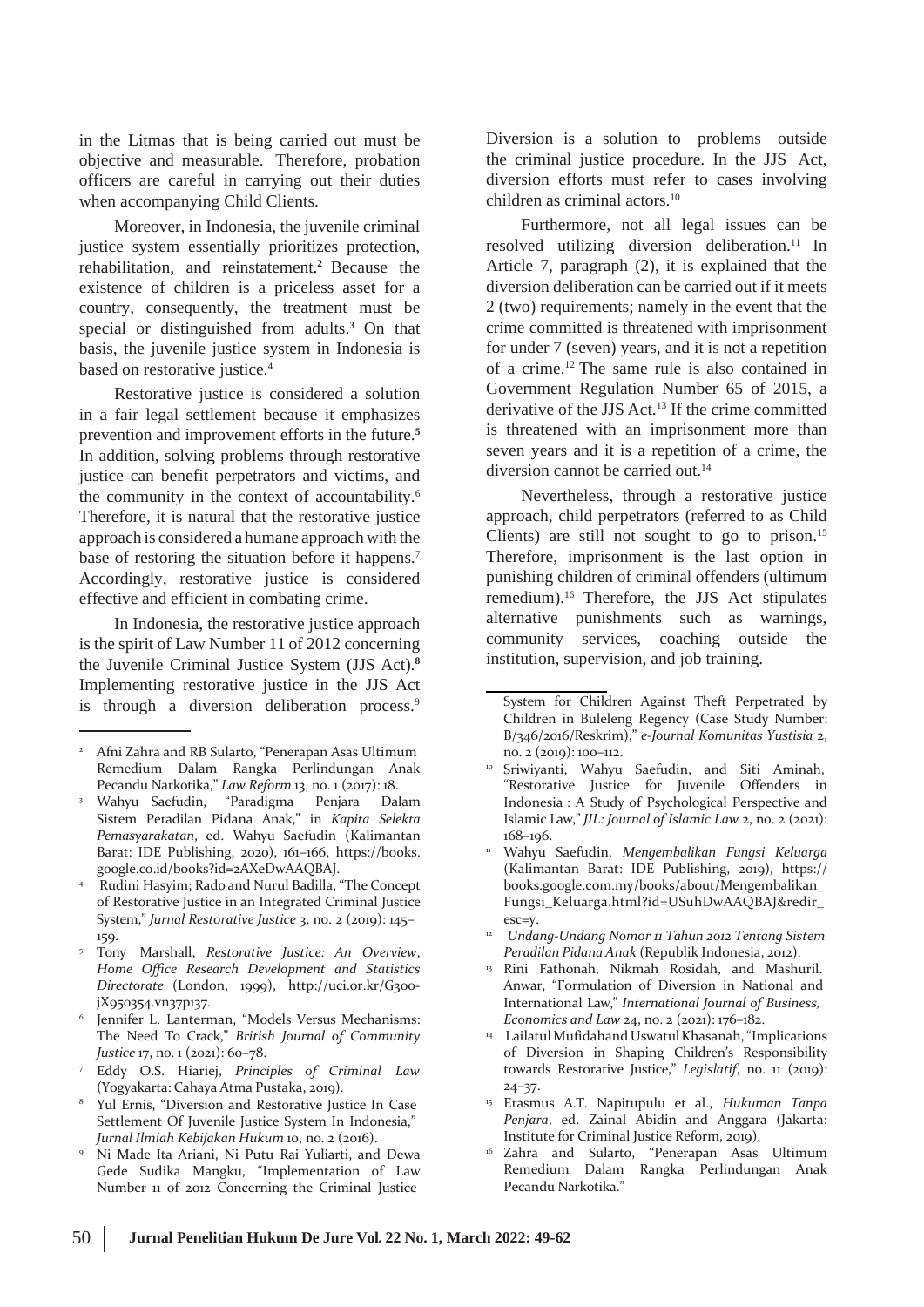According to the rape cases that commit by children with intellectual disabilities, the penalties will be more than 7 (seven) vears.<sup>17</sup> It means that the case settlement must go through the trial process; it can no longer proceed through the diversion approach. However, considering that the perpetrator has a different condition based on the result of a psychological test by the psychologist. This fact led to other penalties consequences related to the condition.

Therefore, the research question of this study is what is the role of a probation officer from the Pontianak correctional center in implementing restorative justice for juvenile rape perpetrators with intellectual disabilities? Furthermore, the objective of this study is to reveal the role of a probation officer from the Pontianak correctional center in implementing restorative justice for juvenile rape perpetrators with intellectual disabilities. Particularly in the process of investigation, prosecution, trial, to post-adjudication.

### **RESEARCH METHOD**

The research methodology used is an empirical normative method combining field research and library research. Then, the primary legal material was collected through two sources: interviews with a probation officer from Pontianak Probation Office as the informant and the community research document consisting of the perpetrators' backgrounds. In addition, the secondary legal material was obtained from various sources such as legislation, library books, and scientific journals such as Elsevier, ScienceDirect, Google Scholar, Scopus, Taylor and Francis Online, national library e-resources, and ProQuest. The keywords used in the search are, among others, restorative justice, intellectual disability, and juvenile rape perpetrators.<sup>18</sup>

Furthermore, the legal material was followed by the data analysis stage, namely data reduction, coding, categorization, and interpretation.<sup>19</sup> First,

data reduction is made by focusing on interviews to the informant's statement and community research documents. Furthermore, researchers try to rule out irrelevant data. Next, the coding is done by assigning a code to the results of the data collected in the field, typed in verbatim form. Moreover, the researchers categorize the part that has been coded manually, which describes the representation of the research objectives.<sup>20</sup> The final step is to interpret the categorized data and analyze it with the secondary legal material.

## **DISCUSSION AND ANALYSIS**

### **A. The Role of ProbationOfficersinHandling thePerpetratorswithIntelectualDisability**

Probation officers are law enforcement officials who carry out community guidance on criminal perpetrators.<sup>21</sup> In the Pan-RB Ministerial Regulation No. 22 of 2016, the community guidance referred to is the activities of mentoring, research, mentoring, supervision, and the trial of the correctional observer team. In addition, the JJS Act explains the central role of probation officers and their great influence on the judgment of a case given by a judge to a juvenile.<sup>22</sup>

The strategic role lies in its authority to make recommendations in community research (Litmas).<sup>23</sup> Litmas is an activity of collecting, processing, analyzing, and presenting data objectively in the context of an assessment for clients.<sup>24</sup> The role of probation officers is to determine the basis for the treatment of child offenders based on the results of the Litmas that they accomplish. Moreover, Article 27 paragraph

- <sup>22</sup> Dwi Elyana Susanti, "Optimization of the Implementation Task of Correctional Adviser in A Correctional Revitalization," *Jurnal Ilmiah Kebijakan Hukum* 14 (2020): 141–162.
- <sup>23</sup> Saefudin et al., "Peran Pembimbing Kemasyarakatan Dalam Upaya Memberikan Hukuman Di Luar Penjara Pada Anak Yang Berkonflik Dengan Hukum."
- *Peraturan Menteri Hukum Dan HAM Nomor 35* 24 *Tahun 2018 Tentang Revitalisasi Penyelenggaraan Pemasyarakatan* (Kemenkumham, 2018).

<sup>&</sup>lt;sup>17</sup> Fahmi Noor Adly, "Diversi Sebagai Bentuk Penyelesaian Perkara Pidana Anak Di Tingkat Penyidikan Dalam Kasus Kejahatan Kesusilaan Di Wilayah Hukum Polda Jawa Timur," *Dialektika* 15, no. 1 (2020): 26–32.

Mukti Fajar and Yulianto Achmad, *Dualism of* 18 *Empirical and Normative Legal Research* (Yogyakarta: Pustaka Pelajar, 2010).

Lexy. J Moloeng, *Metodologi Penelitian Kualitatif, Edisi* 19

*Revisi* (Bandung: Remaja Rosdakarya, 2007).

<sup>&</sup>lt;sup>20</sup> Louis Cohen, Lawrence Manion, and Keith Morrison, *Research Methods in Education*, Eighth Edi. (London: Routledge, 2018).

<sup>&</sup>lt;sup>21</sup> Wahyu Saefudin et al., "The Effect of Self-Efficacy and Job Satisfaction on the Performance of Community Counselors in the West Kalimantan Region," *Dinamika Governance: Jurnal Ilmu Administrasi Negara* 11, no. 1  $(2021)$ .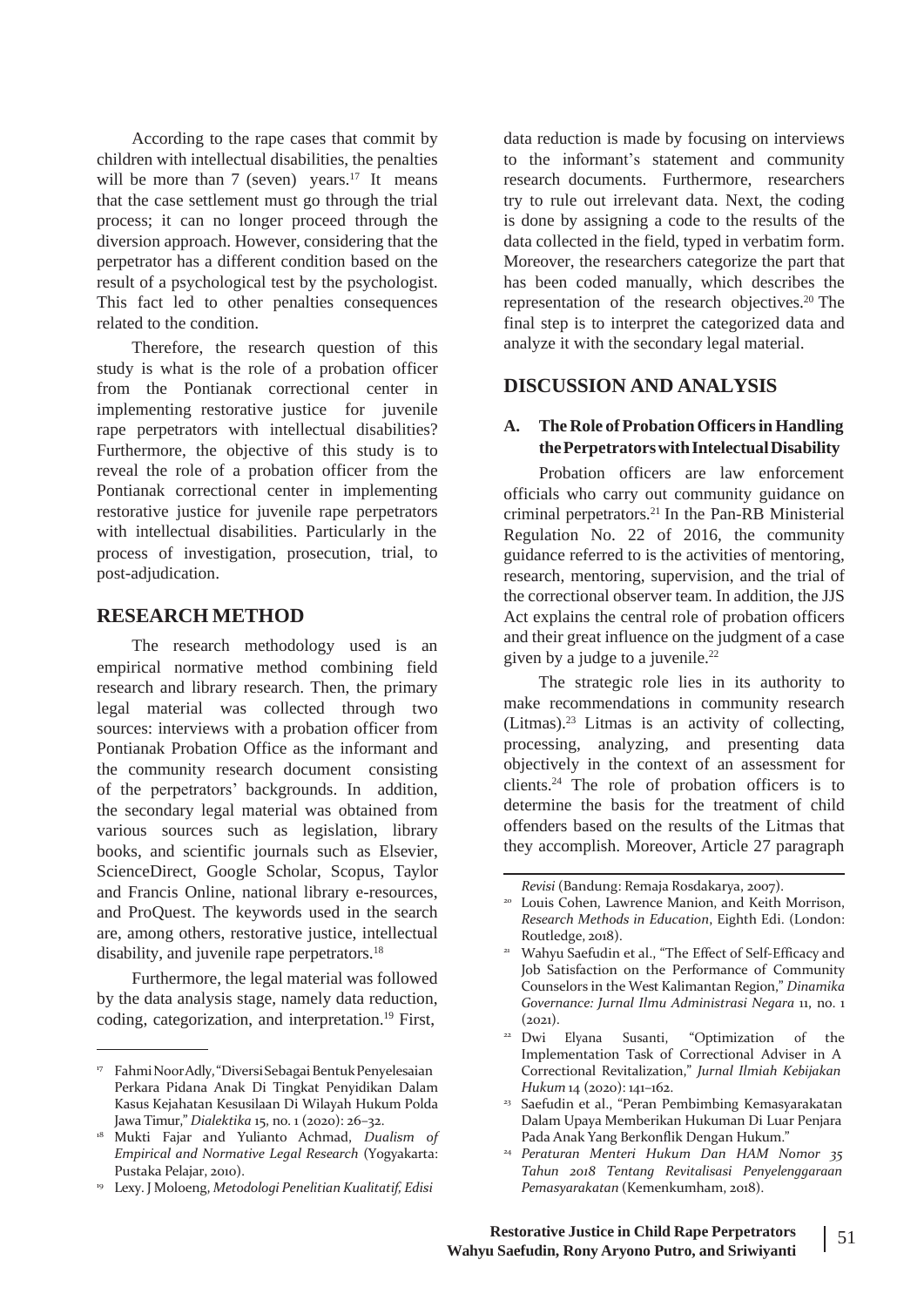(1) of the JJS Act explains that investigators must request consideration or advice from the probation officers. In addition, judges also use Litmas to decide a case in the adjudication process. Therefore, even if the judge does not consider the Litmas made by the probation officers, then the decision is null and void or *void ab initio*. <sup>25</sup> The role of Litmas in the JJS Act can be seen in the table below.

**Table 1 Use of Community Research**

| <b>Juvenile</b> | <b>The Function</b>                                                                                   | <b>Article</b>                                                                          |
|-----------------|-------------------------------------------------------------------------------------------------------|-----------------------------------------------------------------------------------------|
| justice stage   | of community<br>research                                                                              |                                                                                         |
| Investigation   | Diversion<br>consideration<br>Investigation<br>Document<br>$-$ is<br>transferred to<br>the prosecutor | Article 9<br>paragraph (1)<br>Article 27<br>$\frac{1}{2}$ paragraph $(1)$<br>Article 28 |
| Prosecution     | Diversion<br>consideration<br>Document is<br>transferred to<br>judge                                  | paragraph (4)<br>Article 9<br>$\bullet$<br>paragnh(1)<br>Article 42<br>paragraph (4)    |
| Trial           | Diversion<br>consideration<br>Judgment<br>consideration                                               | Article 9<br>paragraph (1)<br>Article 60<br>paragraph (3)                               |

The table above shows the function of Litmas in each stage. Furthermore, probation officers also have a mentoring function during the juvenile justice process.<sup>26</sup> In the mentoring carried out, the informant advised investigators and prosecutors to provide psychological assistance and assessments to determine the actual condition of juvenile Client's.

"So, according to the police, it is up to the prosecutor's office. Probation officers' task is to accompany the child in the process. We think our child has special needs and other disabilities, so can it be facilitated? However, yes, the process is the same as in the police."

The advice that the informant gave to other law enforcers because she realized her function was to ensure the implementation of restorative justice for children who are criminals. Furthermore,

through their Litmas, probation officers can seek restorative justice for juvenile who are perpetrators of crimes. Both in consideration of diversion at each stage of the crime and in considering the decisions given by the judge. If the recommendations given by the Litmas are in line with the vision of restorative justice, namely, prioritizing the restoration of relations, then the judge's decision will also be in line.<sup>27</sup>

## **B. Psychological Description of Perpetrators with Intellectual disability**

**1. Brief Profile of Perpetrators**

| <b>Brief Profile of Child Clients</b> |             |  |
|---------------------------------------|-------------|--|
| Initial                               | AG          |  |
| Age                                   | 13 years    |  |
| Gender                                | Man         |  |
| Education                             | Elementary  |  |
|                                       | school (not |  |
|                                       | pass)       |  |
| Number of siblings                    | One of two  |  |
|                                       | sibling     |  |
| <b>Results of IO Test</b>             | 50          |  |
| Category ID                           | Medium      |  |
|                                       |             |  |

The Client is the first child of a 41-year-old mother. He was born in the city of Pontianak after the mother tried to protect the fetus. Her marriage was full of conflict, stress, quarrels, and violence. The father left the family while the Client was still in the mother's womb. Consequently, according to the Client's mother, she was very depressed when pregnant.

Currently, the Client is 13 years old, living with his mother, stepfather, stepsister, and grandmother. The Client studied at a public elementary school however his disability was not facilitated. In the end, the Client could not be promoted to higher grade for four times. It made him embarrassed, and he decided not to continue to go to school.

While parents have not specifically paid attention to the limitations experienced by the Client, since childhood, the Client was in the care of his grandmother because his parents were busy making a living. Neither stepfather nor mother has enough time to give attention and affection to the Client. Due to economic limitations and lack of

<sup>&</sup>lt;sup>25</sup> Susanti, "Optimization of the Implementation Task of Correctional Adviser in A Correctional Revitalization."

Saefudin et al., "Peran Pembimbing Kemasyarakatan Dalam Upaya Memberikan Hukuman Di Luar Penjara Pada Anak Yang Berkonflik Dengan Hukum." 26

<sup>27</sup> Jufria Mahfud, Binti Mohamed Nazerib Norbani, and Saroja Dhanapal, "Restorative Justice: An Alternative Process for Solving Juvenile Crimes in Indonesia," *Brawijaya Law Journal* 6, no. 2 (2019): 157–169.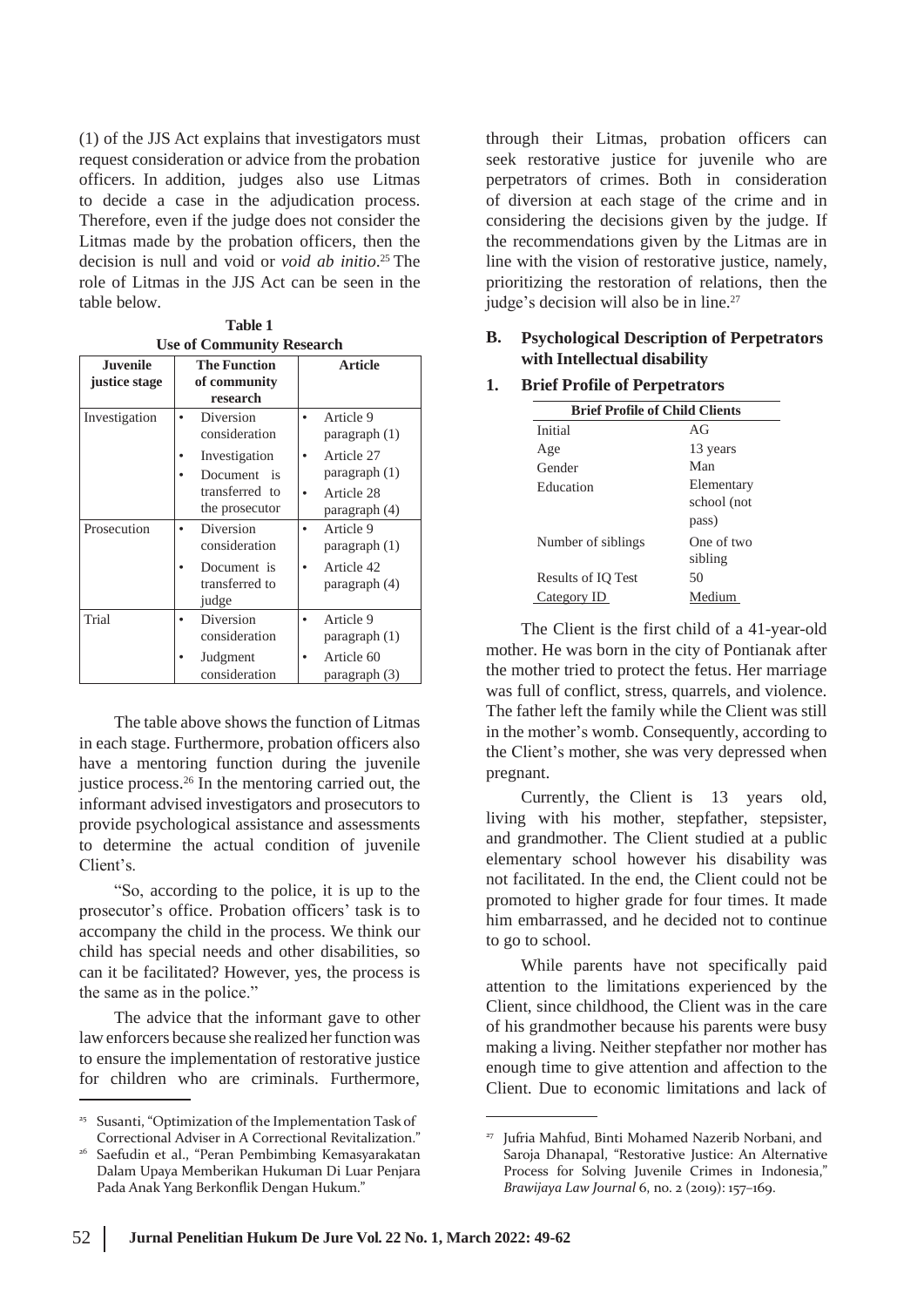knowledge about the child's condition, parents do not attempt to overcome the Client's limitations. Instead, they treat the Client like children in general.

### **2. Cognitive and Memory Aspects**

The Client has difficulty remembering commands or other people's words. For example, when his parents asked him to purchase three things, he could sometimes only remember one thing. This condition explains that adolescents with intellectual disability have different memory processing times than those without disability.<sup>28</sup> As a result, much of the information fails to enter long-term memory. In addition, the ability to remember for children with mild to moderate intellectual disability is quite limited.<sup>29</sup> Only three out of six children can remember another person's name after three hours of acquaintance.

In addition to memory, the Client also has limitations in understanding cause and effect, including simple contexts. It can be seen from the results of the IQ test scores using the Wechsler Intelligence Scale for Children (WISC) test, conducted by the Indonesian Psychological Association team in West Kalimantan with a score of 50. An IQ score below 70 can be the first diagnosis for the category of intellectual disability.<sup>30</sup> This low intellectual score also affects several other capabilities such as emotional, social, and communication abilities.

The Client is also seen that he is less proficient in two-way communication. The Client tends to be slow to communicate and often only mumble or emit syllables that are related but difficult to understand. This condition is indeed common in children with intellectual disability. Children with this kind of category generally find it is difficult to understand letters so that it has an impact on communication skills.<sup>31</sup> Therefore, speech therapy is needed to stimulate expressive speech skills, especially in mastering consonants.

The Client has not demonstrated any interest in a particular area to date. As a result, neither the Client nor his parents aware of his talents. This could have happened because parents never stimulated Client development, either directly or through inclusive school facilities. Client could be given early interventions, such as using economic tokens to improve his attitudes in the learning process. Children who are treated appropriately from an early age tend to be more adaptive.

### **3. Social Aspects**

Client socializes with family, friends, and the neighborhood. Every day client can help care for his grandmother, who is elderly and sickly. He can help his grandmother gets clothes, take food and drinks, and cleans the bed. However, Client rarely carries out religious orders, especially prayers and reciting the Al-Qur'an.

Occasionally, Client goes to the mosque, but he does not want to go again because his peers often bully him. The low ability of to make friendship occurs in several children with intellectual disability. Peers at school who do not have disability tend to refuse to be friend or mingle with them. The inclusive school setting is more suitable for children with special needs to learn social interaction.<sup>32</sup>

#### **4. Emotional Aspects**

The Client expresses angry emotions by mumbling or nagging. However, Client tends to manage angry emotions without doing anything destructive. For example, when the Client's sister asks for help, he is sometimes reluctant. He shows his feelings by talking to his self and making a voice that indicates rejection.

From an emotional point of view, children with intellectual disability feel various emotions such as anger, anxiety, fear, happiness, and even grief. However, they can also be very hurt and experience deep sadness when the loss of a loved one that is shown through various behaviors.<sup>33</sup>

James E. Turner, "Long-Term Memory and Mental Retardation," *International Review of Research in Mental Retardation* 17, no. C (1991): 193–217.

Claudia Morales et al., "Anuario de Psicología Jurídica 29 2017 Intellectual disability," *Anuario de Psicología Jurídica* 27, no. 1 (2017): 79–84.

<sup>&</sup>lt;sup>30</sup> D O Uglas and Etterm An, "The Psychology of m Ental Retardation" (1999): 26–33.

<sup>&</sup>lt;sup>31</sup> Thedy Yogasara and Cecilia Stefiany, "Aplikasi Terapi Wicara Bagi Remaja Penyandang Disabilitas Intelektual Ringan," *Jurnal Optimasi Sistem Industri* 18, no. 1 (2019): 86.

<sup>&</sup>lt;sup>32</sup> Sue Cutts and Jeff Sigafoos, "Social Competence and Peer Interactions of Students with Intellectual Disability in an Inclusive High School," *Journal of Intellectual and Developmental Disability* 26, no. 2  $(2001): 127-141.$ 

<sup>&</sup>lt;sup>33</sup> Mª Inmaculada Fernández-Ávalos et al., "Evaluación de Los Procesos de Duelo En Personas Con Discapacidad Intelectual: Revisión Sistemática," *Estudios de Psicologia* 38, no. 3 (2017): 779–787.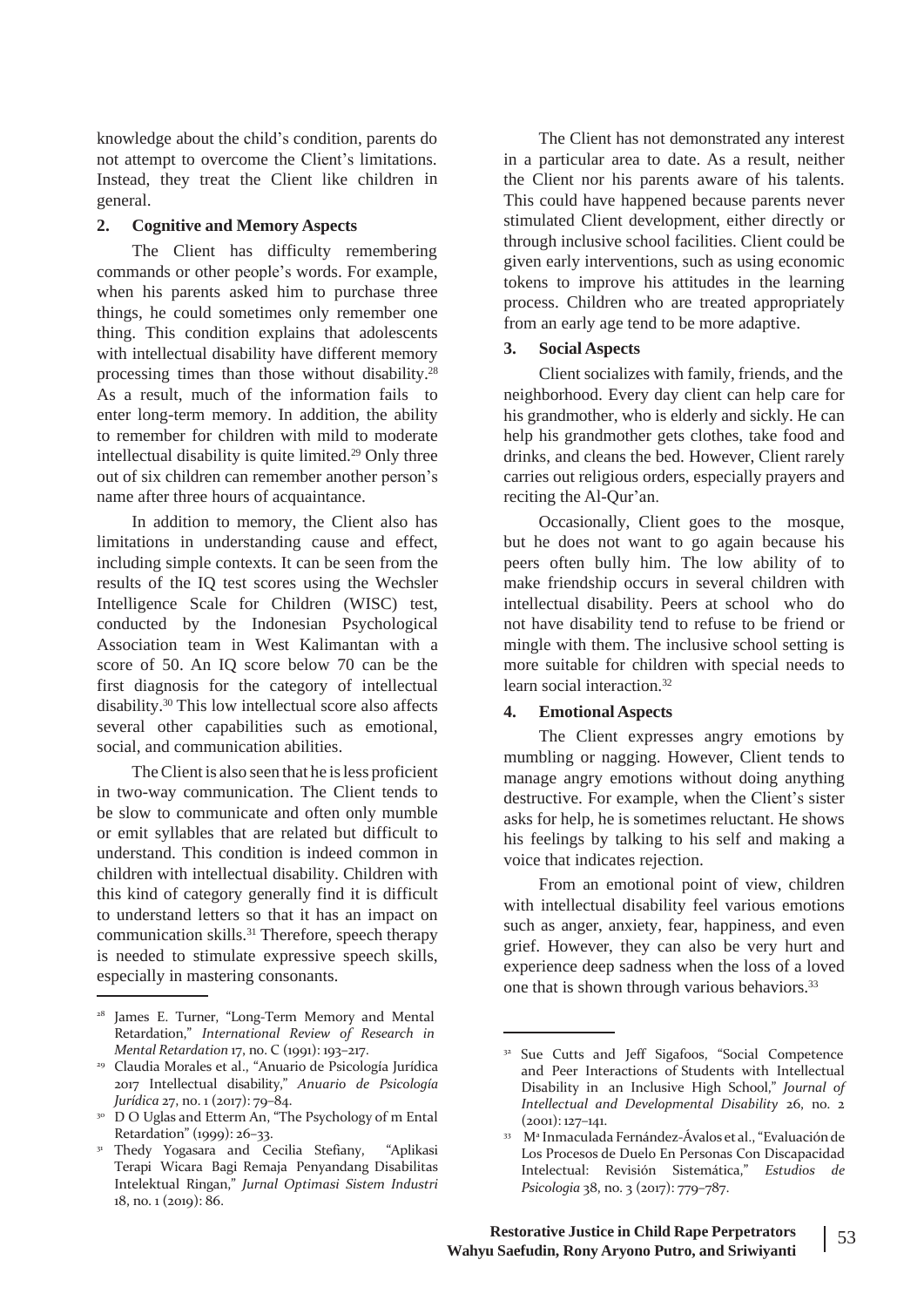### **5. Sexual Aspects**

The day before committing the crime of sexual violence, Client is given pornographic video viewing by his peers. Ironically, teens who watch porn videos tend to have high-risk sexual behavior. They also generally engage in premarital sex because of fantasies of having sex after watching pornographic videos.<sup>34</sup> Meanwhile, adolescents with limited social interaction feel insecure and focus on pornography and sexual desire satisfaction.<sup>35</sup>

In this case, sexual education is the main solution, as revealed by parents of adolescents with special needs. However, they feel unable to provide literacy about sexuality because educating about this sensitive topic requires many scientific fields, including anatomy and physiology.<sup>36</sup>

Moreover, the level of depression in adolescents with special needs who are perpetrators of sexual violence is higher than that of adolescents who are perpetrators of sexual violence. This is because adolescents with special needs generally have a background of emotional and physical neglect in the past, so the lack of protective factors, such as communication skills, coping strategies, and interpersonal skills, makes them more prone to depression.<sup>37</sup>

### **6. Children with Special Needs Perpetrators of Criminal Acts**

Mental health and providing therapy to clients must be prioritized before committing a crime. It can involve many parties and facilities to provide counseling, individual therapy, and community therapy to stimulate adaptive behavior and regular care. Of course, it is supported by variousfacilities, integrated services, and qualified

#### specialists.<sup>38</sup>

Child client in this case, also feel a variety of emotions such as anxiety and fear, which can trigger tantrums, aggressiveness, or self-harm, especially for people with intellectual disability who have severe communication disorders. They even need long-term care, which is difficult for families to do without expert help.<sup>39</sup>

Therefore, it is certainly not easy to care for children with intellectual disability, including the emergence of stress and depression in parents, directly impacting the family's health. Starting from the high cost of care, pressure, and the division of more complicated parenting roles. Therefore, parents' welfare with children with intellectual disability is lower than that of parents without children with intellectual disability.<sup>40</sup>

All of these facts should be taken into consideration in making judicial policies. To empower children with intellectual disability, especially adaptive abilities, can be started with simple things such as gardening activities that involve people with intellectual disability.<sup>41</sup> In addition, through storytelling activities. By listening to stories nine times in a row, children can increase their vocabulary to improve communication skills and stimulate adaptive behavior.<sup>42</sup> It could also be by increasing familybased care, not only children with intellectual disability who are given attention. First, however, the family as a learning media for socialization

<sup>34</sup> A.C Dimas Pratama and Hari Basuki Notobroto, "Analisis Hubungan Pergaulan Dengan Teman Dan Paparan Media Pornografi Terhadap Perilaku Seksual Pranikah Pada Remaja," *Jurnal Biometrika Dan Kependudukan*, 2018.

Peter J.B. Wilson, "The Porn Retreat: Narcissism and Adolescence," *Psychodynamic Practice* 24, no. 3 (2018): 235–244, https://doi.org/10.1080/14753634.2018.149462 1. 35

Melissa Lehan Mackin et al., "Parent Perceptions <sup>36</sup> Ponorogo Melalui Frutable Greden," *Jurnal* of Sexual Education Needs for Their Children With Autism," *Journal of Pediatric Nursing* 31, no. 6 (2016): 608–618.

Jessica Bleil Walters et al., "Maltreatment and Depression in Adolescent Sexual Offenders with an Autism Spectrum Disorder," *Journal of Child Sexual Abuse* 22, no. 1 (2013): 72–89. 37

<sup>38</sup> Anton Dossen Day and Kenneth, *Treating Mental Illness and Behavior Disorder in Children and Adults with Mental Retardation* (Washington DC: American Psychiatric Press Inc, 2005).

<sup>&</sup>lt;sup>39</sup> Jeffrey B. Chan et al., "Adults with Intellectual Disability in Long-Term Respite Care: A Qualitative Study," *Journal of Intellectual and Developmental Disability* 26, no. 4 (2001): 339–344.

Joaquín Salvador Lima-Rodríguez et al., "Intellectual 40 Disability in Children and Teenagers: Influence on Family and Family Health. Systematic Review," *Enfermería Clínica (English Edition)* 28, no. 2 (2018): 89–102.

Retno Wulandari et al., "Pemberdayaan Warga Keterbelakangan Mental Di Desa Karangpatihan 41 *Pemberdayaan Masyarakat Universitas Al Azhar Indonesia* 1, no. 2 (2019): 78.

Naomi Soetikno, Roslina Verauli, and Agustina, 42 "Pengaruh Mendongeng Terhadap Kemampuan Adaptif Anak Keterbelakangan Mental," *EduHumaniora | Jurnal Pendidikan Dasar Kampus Cibiru* 9, no. 2 (2017): 84.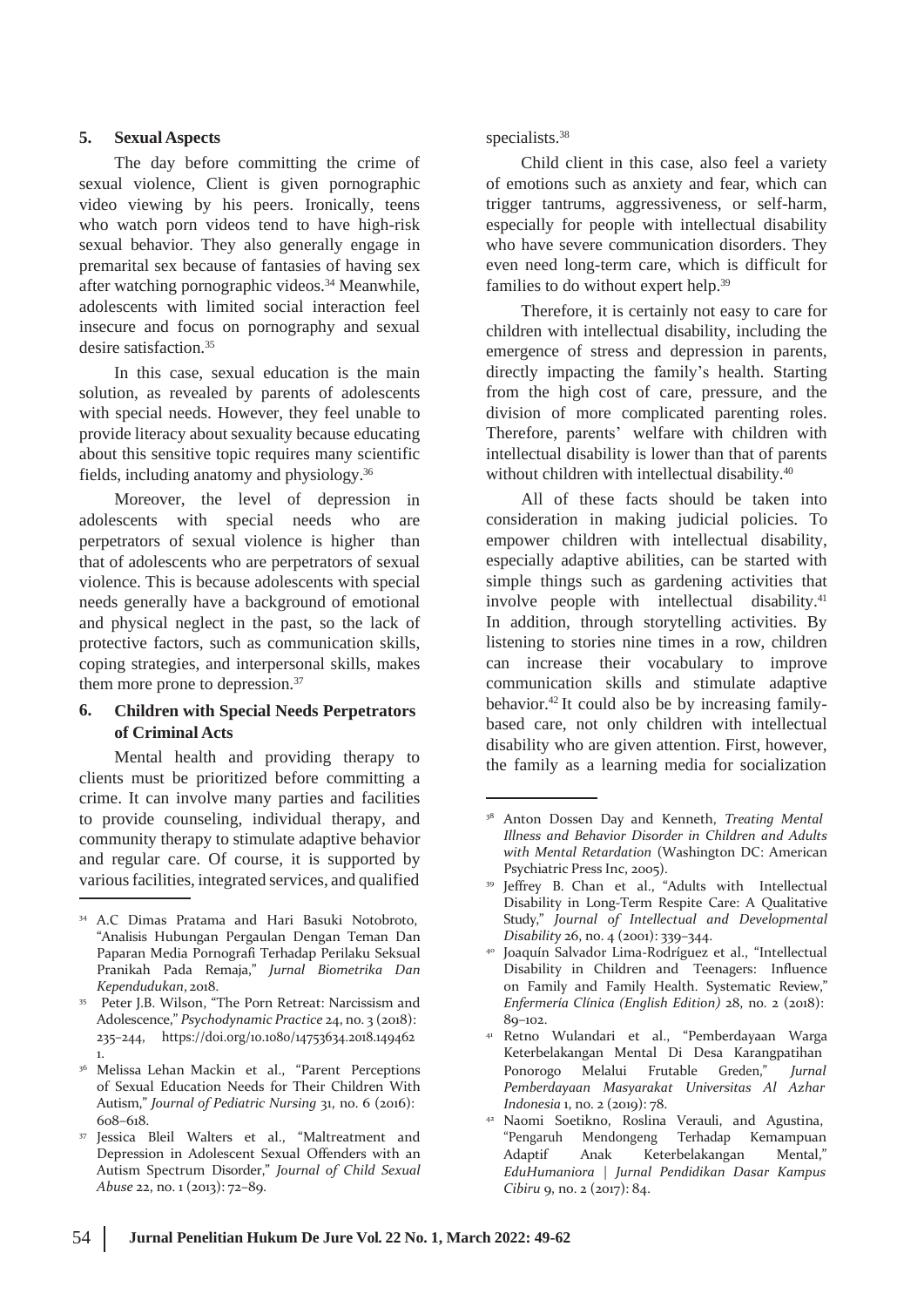must understand, comprehend, and treat children with intellectual disability as they should.<sup>43</sup>

## **C. Implementation of Restorative Justice for Perpetrators with Intellectual disability**

## **1. Probation Officers' Understanding of Restorative Justice**

Efforts to resolve cases of children using a restorative justice approach began after the passage of the JJS Act in 2012 and began to be effective in 2014.<sup>44</sup> The restorative justice approach allows the settlement of cases committed by a child outside the criminal justice process, resolved fairly, and provides various forms or alternative punishments other than imprisonment. Settlement outside the judiciary in question is a process of deliberation on diversion. A fair settlement can occur because punishment/compensation is determined through deliberation. Providing alternative punishments is also given, such as warnings, coaching outside the institution, rehabilitation, or education. Thus, this law plays a major role in reducing the number of children in LPKA.<sup>45</sup>

Therefore, every law enforcement officer who carries out tasks as mandated in the JJS Act must understand the concept of settlement through a restorative justice approach. In this case, the informant gave an opinion about implementing restorative justice.

"Restorative justice (punishment) is not retaliation but emphasizes recovery, in its original state. The settlement of the case involves all parties. Both the perpetrator, the victim, the victim's family, the perpetrator's family, and related parties must find a way out."

What informant said about the restorative justice approach was following the principles of restorative justice in the JJS Act and what was revealed by Marshall (1999) in a study entitled

Restorative Justice: An Overview.<sup>46</sup> The need for an understanding of the restorative justice approach will be the basis for carrying out the duties of the law to ensure a fair judicial process. Furthermore, if restorative justice can run optimally, it will bring many benefits for the development of children in the future. Restorative justice also plays a major role in ensuring that children's rights are protected and preserved.<sup>47</sup>

In a restorative justice approach, victims' rights must also be prioritized. For example, in cases such as theft, the perpetrator is asked to return the loss to the victim or according to the ability and agreed value. In addition, the JJS Act mandates Social Workers (Peksos) from the Ministry of Social Affairs. They are tasked with assisting victims at each stage of the trial.<sup>48</sup> However, this does not close the door for probation officers' involvement to help realizing victims' rights. This is a concern for informants considering that legal cases also impact victims.

"I also told the (mother) victim that her child (victim) was traumatized, cried in the middle of the night, there is no cost to get assistance from a psychologist, she said. Finally, I told the team that assistance from HIMPSI (Indonesian Psychological Association) could be done. Alternatively, the KPPAD (Regional Women and Children Protection Commission) can also accompany children as victims. It is like giving what is called counseling. So, is it possible to recover his trauma, self-confidence, and coordination with the KPPAD? It turned out to be so."

Attractions in providing psychological treatment assistance through other institutions that have the authority impact are handling the protection of victims' rights. Because in Article 91 of the JJS Act, victims are also entitled to medical rehabilitation, social rehabilitation, and social reintegration from institutions that focus on

<sup>43</sup> Ety Rahayu & Dedek Roslina, "Peran Pendamping Dalam Meningkatkan Keberfungsian Sosial Penyandang Disabilitas Intelektual Pada Program Pelayanan Jarak Jauh Di Kecamatan Lembang Dan Cililin, Kabupaten Bandung Barat," *Jurnal Sosio Konsepsia* 7, no. 02 (2018).

Syahlan, "Peran Pekerja Sosial Profesional Dalam 44 Penanganan Abh Di Lpks," *Jurnal Quantum* 14, no. 1 (2018): 15–22, https://ejournal.kemsos.go.id/index. php/Quantum/article/view/1746/911.

<sup>&</sup>lt;sup>45</sup> Saefudin et al., "Peran Pembimbing Kemasyarakatan Dalam Upaya Memberikan Hukuman Di Luar Penjara Pada Anak Yang Berkonflik Dengan Hukum."

<sup>46</sup> Marshall, *Restorative Justice: An Overview*.

<sup>47</sup> Ferry Fathurokhman, "The Necessity of Restorative Justice on Juvenile Delinquency in Indonesia, Lessons Learned from the Raju and AAL Cases," *Procedia Environmental Sciences* 17 (2013): 967–975, http:// dx.doi.org/10.1016/j.proenv.2013.02.115.

<sup>&</sup>lt;sup>48</sup> Azriadi Azriadi and Mairul Mairul, "The Role of Community Counselors and Professional Social Workers in Diversion Efforts towards Children in Bukittinggi," *Fairness and Justice: Jurnal Ilmiah Ilmu Hukum* 17, no. II (2019): 112-119.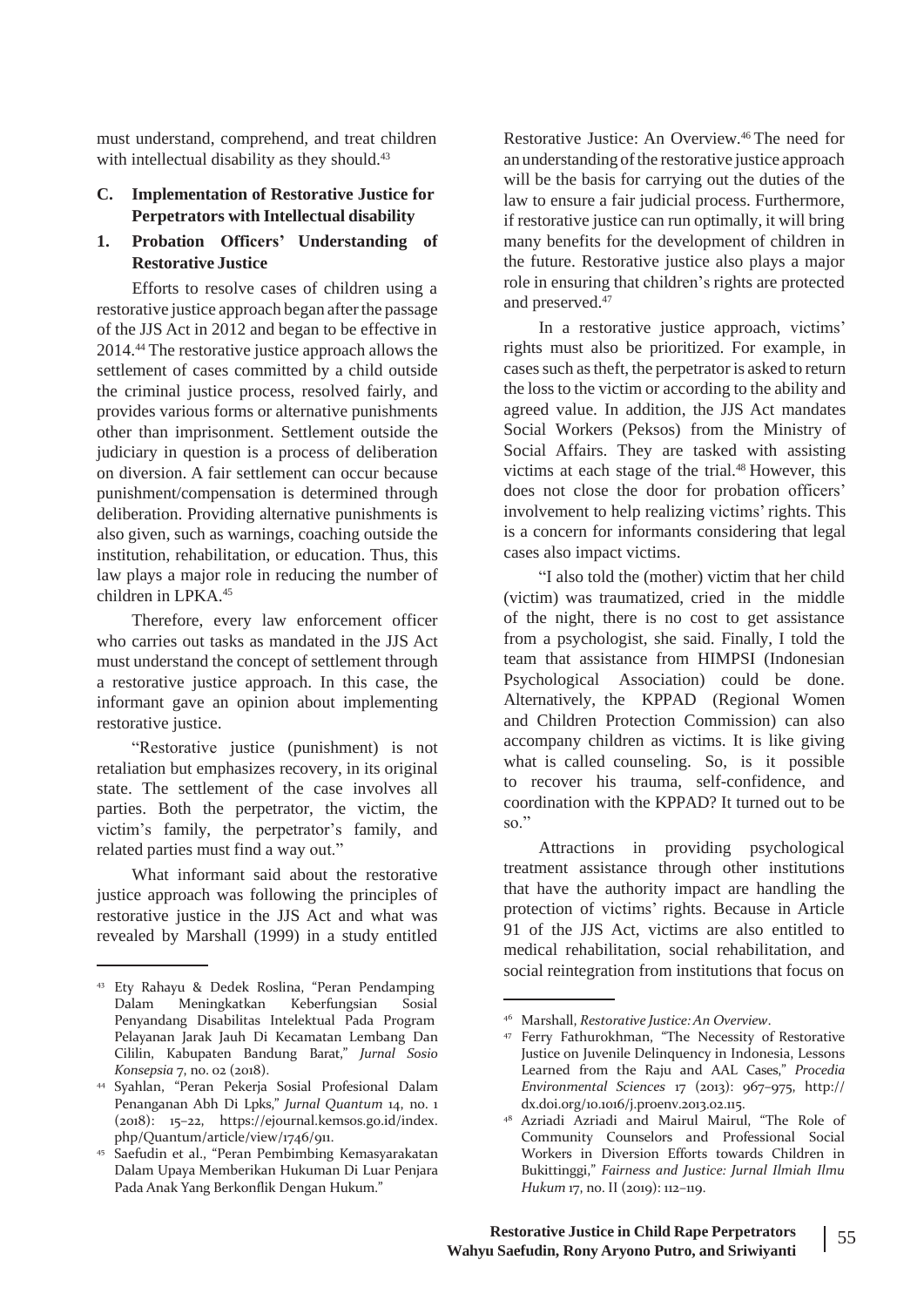child protection. The probation officer's actions become an important point in giving victims' rights. Because, in many cases, victims' rights are often not a concern even though the principles and values of restorative justice focus on restoring the victim's condition.<sup>49</sup> The circumstances in question include physical, material, social conditions to feelings or emotions.<sup>50</sup>

## **2. The Role of Probation Officers during Investigation Stage**

The initial stage that will be passed in the criminal justice process is an investigation at the police level, then prosecution, and trial in court. However, there is a special mechanism to resolve problems at the investigation stage through diversion consultations in the juvenile justice process.<sup>51</sup> If a legal case meets the requirements to seek diversion, the investigator is obliged to seek diversion at this stage. However, in the case of a Child Client, the case cannot be resolved through diversion, so the legal process cannot be resolved at the investigation level.

At this stage of the investigation, informant began to be involved in mentoring. The basis for the informant's involvement is a letter requesting assistance and community research from the police. In this case, the informant received a request letter under No B/66/I/RES.I.24/2019 on January 17, 2019. As a result, the informant provided assistance and community research, aiming to disclose and objectively find data and information about the Child Client's background. This background consists of sociological, psychological, economic, and other aspects of life. In the trial later, the community research made will be the basis for consideration for the judge in deciding the sentence for the Child Client. $52$ 

<sup>51</sup> Fathonah, Rosidah, and Anwar, "Formulation of Diversion in National and International Law."

In order to provide an objective result in the case being handled, the informant decided to invite the informant's co-workers who have a deeper understanding of the issue of children with special needs.

"When they received Litmas (community research) X, the investigator said that this child is a bit lacking in terms of his IQ. If I cannot make decision whether they have special needs or not, then I ask for help from colleagues who know. So, it is not a wrong step, whether this child has special needs or not, that is all."

Informant involves colleagues to obtain accurate Litmas results, making analyses more understandable. Moreover, the Litmas contains recommendations for punishment that judges will use as a basis for reference in deciding later. However, involving colleagues alone is not enough to serve as a basis for arguments to assess the status of Child Clients. Therefore, after discussing this matter, the probation officer asked the investigator to involve a psychologist in this process to obtain information that could be legally accounted for.

"If the process itself was at the police level or the investigation level, the police had already been informed that there seemed to be something else (conditions with special needs) of the child. So, how can we proceed further while we do not call a psychologist? Meanwhile, we did not have any cooperation to go to HIMPSI (Indonesian Psychology Association) yet, at that time. So, let us just raise the case (to the prosecution stage). So, I made the Litmas (completed) and explained that in our view.That this child has mental retardation."

Even though they have coordinated with investigators in the handling process, psychologists still cannot be involved in the investigation process. In addition, if there is a longer delay, law enforcement officers will violate the investigation level procedures because the Litmas implementation must be completed within 3x24 hours.<sup>53</sup> Therefore, neither the informant nor the investigators involved an expert (psychologist) for questioning beforehand. If forced to involve, it is feared that it will harm the child. This is because the legal process at the investigation level

<sup>49</sup> Jung Jin Choi, Gordon Bazemore, and Michael J. Gilbert, "Review of Research on Victims' Experiences in Restorative Justice: Implications for Youth Justice," *Children and Youth Services Review* 34, no. 1 (2012): 35–42.

<sup>&</sup>lt;sup>50</sup> Giuseppe Maglione, "Crime and Justice Imaging Victims, Offendersand Communities.An Investigation into the Representations of the Crime Stakeholders within Restorative Justice and Their Cultural Context," *International Journal of Law* (2017): 1–12.

Insan Firdaus, "The Role of Community Counselors in Overcrowded Handling Efforts in Correctional Institutions," *Jurnal Ilmiah Kebijakan Hukum* 13, no. 3  $(2019)$ : 339. 52

<sup>53</sup> *Undang-Undang Republik Indonesia Nomor 11 Tahun 2012 tentang Sistem Peradilan Pidana Anak* (Republik Indonesia, 2012).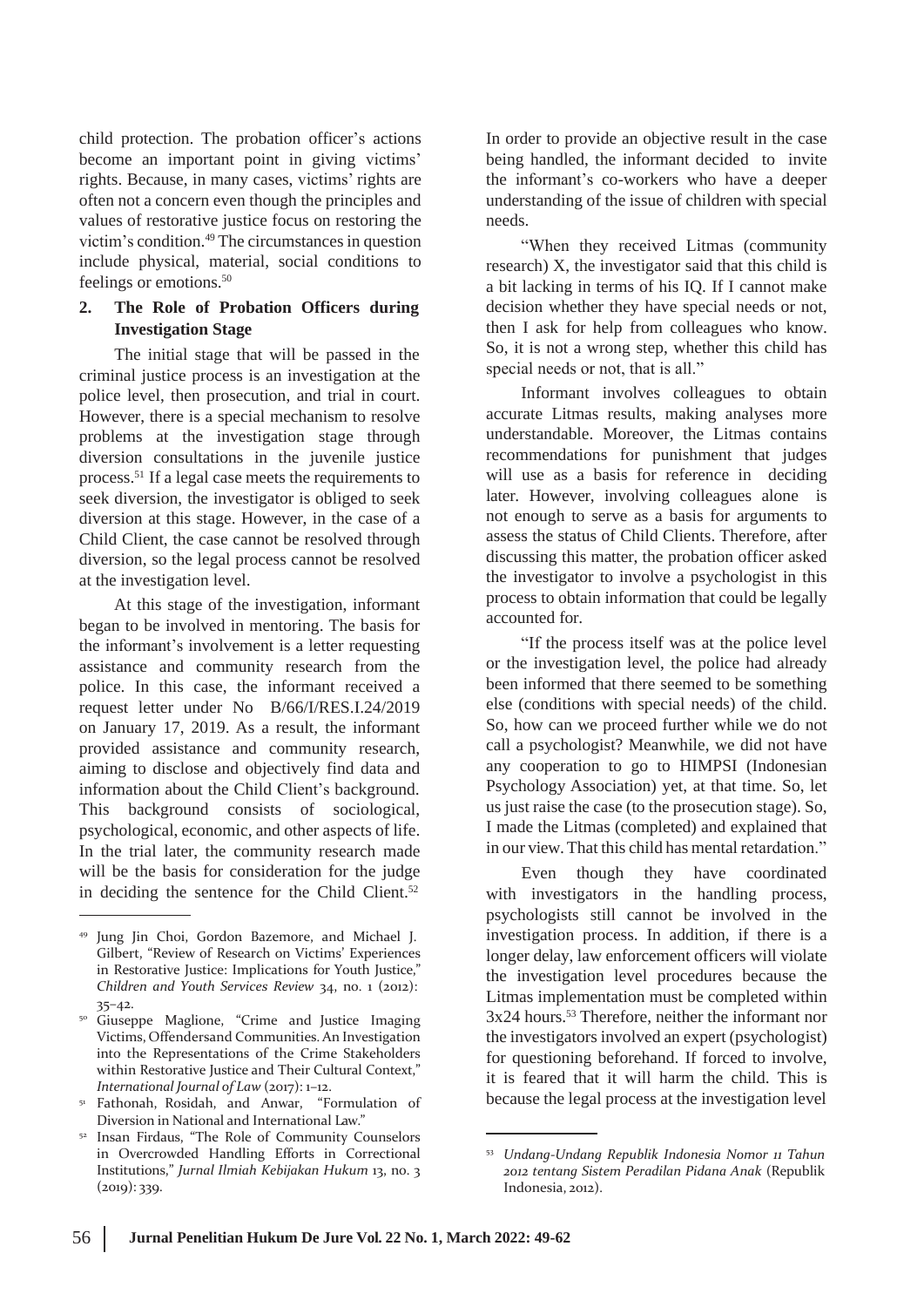is allowed to drag on. Therefore, the informant and investigators thought that when this case was transferred to the prosecutor's office, it was the best choice to immediately obtain clarity regarding psychologists' involvement in conducting "In the end, it was brought to court."<br>assessments on Child Clients.

### **3. The Role of Probation Officers during Prosecution Stage**

The prosecution stage is in the realm of the prosecutor's office. At this stage, the informant should assist Child Clients. At this stage, children's cases can also be resolved through a diversion deliberation process if they meet the requirements. This means that when a case fails to make diversion efforts on the part of the investigator, then when it is delegated to the prosecutor's office, the prosecutor is also obliged to seek diversion.<sup>54</sup>

When assisting, the informant conveys the condition of the Child Client. The prosecutor's office also experienced difficulties conducting indepth interviews with Child Client as experienced by investigators and informant. After that, the informant tried to explain and provide the initial assessment results of the informant's co-workers who had a background in psychology education. However, the problems faced are also the same. Therefore, for the benefit of the Child Client, the case was brought to court again.

*"So, from according to the police, it is up to the prosecutor's office. Probation officers'job is to accompany the child in the process. We think our child has special needs and other disabilities, so can it be facilitated? However, yes, the process is the same as in the police."*

Children can be detained for prosecution purposes; the period, as stipulated in Article 34 of the JJS Act, is five days.<sup>55</sup> It is just that it is not necessary in cases involving Child Clients. What more Important is that the prosecutor wants an opinion from the judge regarding the best way to treat a child client. Therefore, the case was again brought to the court level for examination to provide legal certainty. The JJS Act, starting with investigators, prosecutors, judges, and probation officers, has special requirements, namely having attended education and training

<sup>54</sup> Fathonah, Rosidah, and Anwar, "Formulation of Diversion in National and International Law."

on juvenile justice. In addition, law enforcers who handle cases involving children must also have interest, dedication, attention, and understanding of children's problems.<sup>56</sup>

## assessments on Child Clients. **4. The Role of Probation Officer during Trial Stage**

The trial stage in court is where cases involving perpetrators of criminal acts are decided. To protect children's rights, the JJS Act regulates the involvement of many parties to guarantee the protection of children jointly. These parties include probation officers, lawyers, parents, and social workers. In the trial process at a court hearing in juvenile justice, children's cases are conducted privately in a courtroom specially designed for children's trials.<sup>57</sup>

At this stage, the informant again conveys the condition of the Child Client with special needs. Finally, the informant made a resume regarding the recommendations from the Litmas report, which contained the reasons why the informant's recommendation for punishment was given to the Child Client.

*"When we arrived at the court, we made another resume of recommendations. In our opinion, this child has mental retardation, it is positively according to the eyes of ordinary people. So, in the end, the judge decided how the prosecutor should find for him, present expert witnesses to see whether this child has special needs or not."*

*"It is for this purpose and for this reason that we recommend (resume), so it is even more detailed, that is it."*

Based on the opinion and submission of the informant, the judge then issues a decision to postpone the trial until the Child Client has received an assessment from a psychologist. This is because the judge cannot continue the trial without clarity on the status of the Child Client. Whether the Child Client is legally capable or not.

"So, finally, through the resume, the judge had other thoughts from the investigators and prosecutors. So ordered the prosecutor to find a

*Undang-Undang Nomor 11 Tahun 2012 Tentang Sistem* 55 *Peradilan Pidana Anak*.

<sup>56</sup> Fathonah, Rosidah, and Anwar, "Formulation of Diversion in National and International Law."

Pratiwi Citra Wado, "Pemeriksaan Perkara Anak di Sidang Pengadilan Menurut Sistem Peradilan Pidana Anak," *Lex et Societatis,* IV, no. 2 (2016): 2016. 57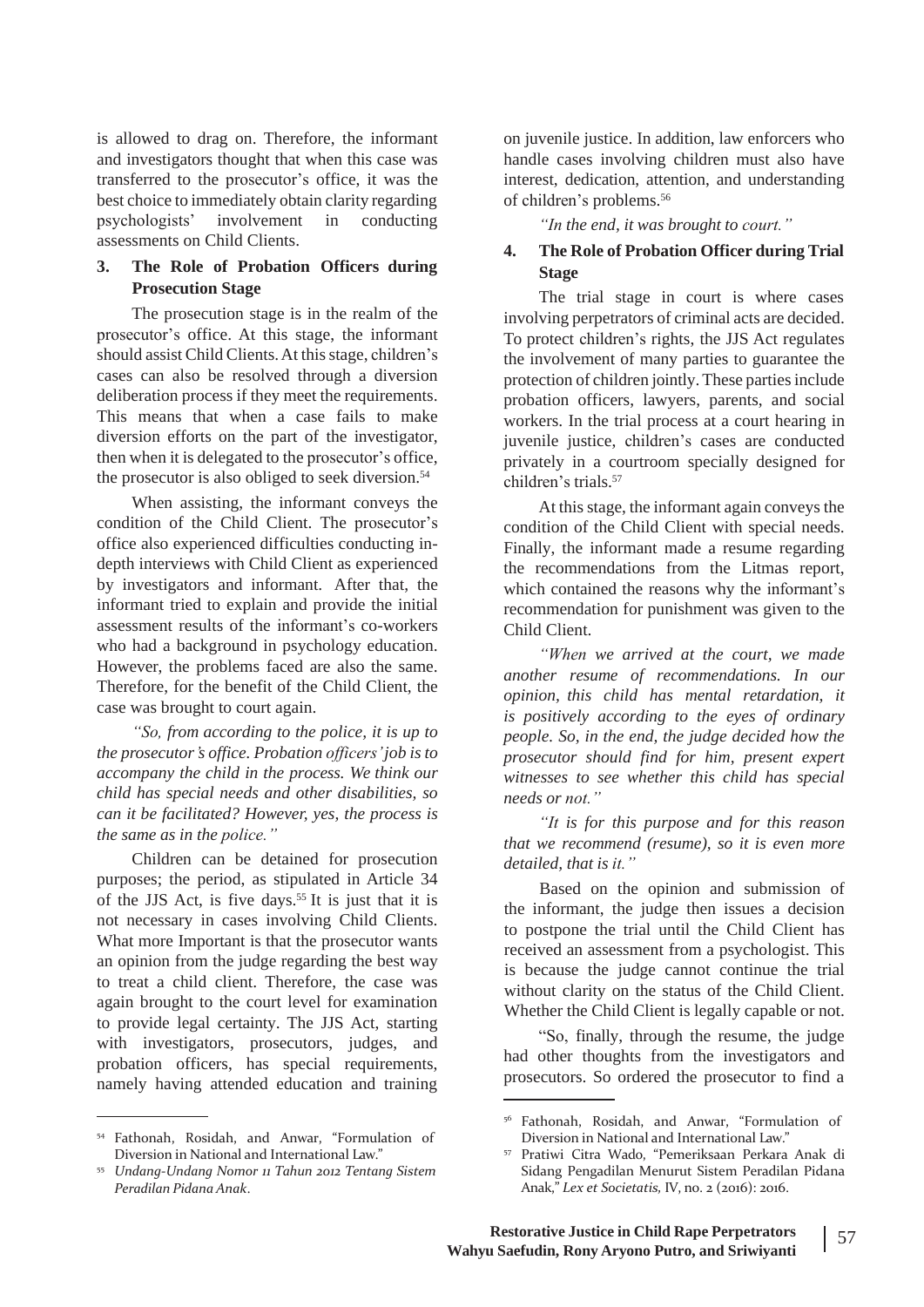psychologist. Because he also does not dare to make decisions or hold a trial without knowing the clarity about this child."

After a psychologist has decided to conduct an assessment, the informant and the prosecutor's office then try to find another party to help provide the assessment. The informant then tried to contact HIMPSI and KPPAD (regional women and children protection commission) to conduct a psychological assessment.

"Finally, coincidentally, my colleague (who has a background in psychology) was also present. Let me ask HIMPSI. So, at HIMPSI, they say there is a collaboration with the Pontianak KPPAD. So finally, I called the Pontianak KPPAD, which was welcomed. Then from the Pontianak KPPAD, in a collaboration with HIMPSI, X is given a schedule to be examined whether he has special needs or not."

A psychological assessment to find out the actual condition of the Child Client was carried out at the prosecutor's office by presenting a psychologist from HIMPSI with the assistance of the KPPAD of West Kalimantan Province. The synergy between these institutions in providing restorative justice for Child Client solves problems encountered during the judicial process. From the psychological assessment results, the expert witness got the results of the Client's disability category, which was in the moderate category. The judge then uses the basis of this assessment in consideration and presents expert witnesses in court to explain the psychological assessment results.

The process in court took place about 8/9 times, including bringing in expert witnesses at the trial. The judge then decided the case of the child client through the Pontianak District Court that the child client was not proven guilty; Because Child Client cannot be held accountable to him for having an intellectual disability, and get rid of all lawsuits. This decision is certainly not easily accepted by the victim's family, who hopes that the Child Client will get a prison sentence. However, the efforts of explanation from the informant, prosecutors, judges, and social workers made the victim's family try to understand the condition of the Child Client and accept the decision. This effort is a manifestation of the implementation of restorative justice in promoting the best interests of children. This means that all decisions take into

account the survival of the perpetrator's child and the victim's child.<sup>58</sup> Furthermore, the informant is also involved in assisting the implementation of decision to return the Child Client to his parents.

"At first, he did not believe it, but after hearing from probation officers, social workers, the judge, and that the trial had presented expert witnesses, the results showed that this child was mentally disabled, he was 14 years old, however his soul was six years old. So, his mental age is equivalent to only six years old."

The consistency of the informant in fighting for the rights of children with intellectual disability manifests the implementation of restorative justice by the government through its role as state servants. The implementation of restorative justice must be maximized at every stage of the judicial process by fully providing children's rights.<sup>59</sup> Restorative justice, which is the spirit in the enforcement of juvenile criminal justice law, should continue to be pursued by state officials as a sense of responsibility for fulfilling children's rights. It does not matter whether he is a perpetrator or a victim, any religious background, ethnicity, and race, justice is the foundation in providing legal certainty.

"Because in my opinion, as far as I know, children with special needs like this cannot be held accountable for their actions. So now I am trying to figure out how this child can get justice even though he has committed a crime in reality. However, it is still necessary for him to fulfill his rights. Moreover, that is protected, so from the investigation level to the prosecution level to the court, there must be a psychologist."

## **CONCLUSION**

This study found that the role of probation officers in realizing restorative justice is seen in every stage of the judiciary, from preadjudication, adjudication, and post-adjudication. In this exemplified case as herein provided;

<sup>58</sup> Sahuri Lasmadi, Ratna Kumala Sari, and Hari Sutra Disemadi, "Restorative Justice Approach as an Alternative Companion of the Criminal Justice System in Indonesia," *Advances in Economics, Business and Management Research* 140, no. Icleh (2020): 206–209.

Erny Herlin Setyorini, Sumiato, and Pinto Utomo, "The 59 Concept of Restorative Justice for Children in Conflict with the Law in the Juvenile Criminal Justice System," *DiH: Jurnal Ilmu Hukum* 16, no. 2 (2020): 149–159.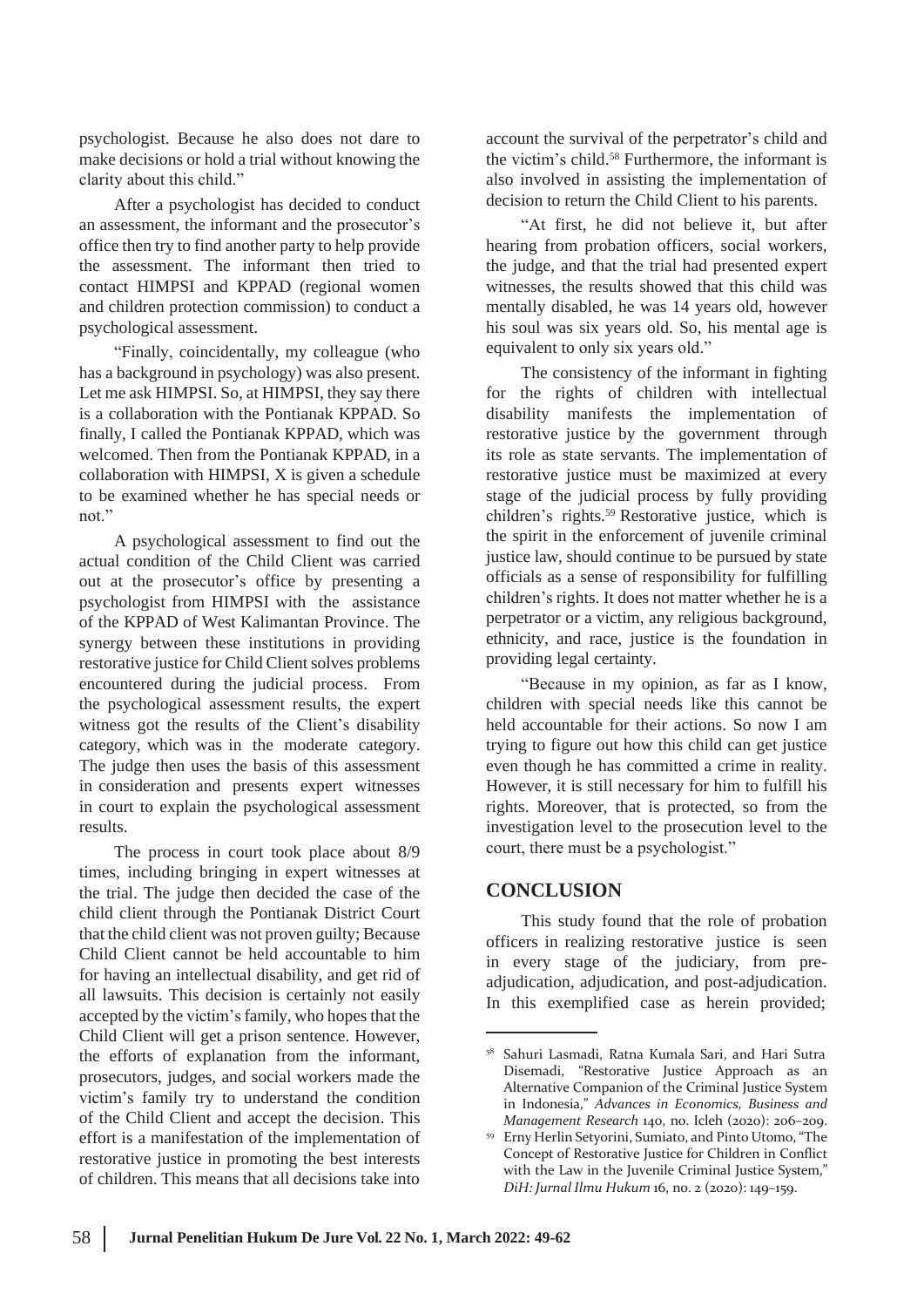First, in the pre-adjudication (investigation and prosecution) stage, the probation officer assist during the investigation process by providing specific treatment recommendations to the Child Client, involving psychologists, and performing community research documents. The probation officer also approached the victim and his family to obtain psychological guidance. In addition, the probation officer provided recommendations in the recovery of traumatic situations in handling through the Regional Commission for the Protection of Women and Children and the Indonesian Psychological Association. Included in the transfer of the case to the prosecution level, the probation officer still encouraged the involvement of a psychologist to ascertain the condition of the Child Client. Second, in the Adjudication (trial) stage, the informant is involved in assisting and presenting community research document results, which is done as a matter of consideration in the decision of the case by the judge and requests the judge to consider bringing expert witnesses from psychologists. Finally, probation officer assist the perpetrator's child in carrying out the judge's decision post-adjudication stage.

Another finding of this study was the difficulties of other law enforcers such as police, prosecutors, and judges during the juvenile justice system. As a result, probation officers face a challenging situation in communicating the condition of the perpetrators with others law enforcers regarding the inadequate experience and knowledge in handling children with intellectual disability.

# **SUGGESTION**

Through the finding of this study, there is some suggestion that addresses various elements to maximize the role of law enforcement officers in realizing the rights of children in conflict with the law. First, special training is needed to understand the condition of children with disability**.** Second, build a strong collaboration with the Indonesian Psychological Association at the central and regional levels to organize training for law enforcement officers. Finally, it is hoped that through this cooperation program, law enforcement officers such as police, prosecutors, judges, and probation officers can realize restorative justice for children with disability who conflict with the law.

# **ACKNOWLEDGMENT**

This research comes from the first and second author's experience in daily tasks as a probation officer who is accustomed to accompanying children in conflictwith the law.In 2019, oursenior, the main informant, Yarsi Feriana, was given a tough task in assisting a legal case. This case is the first case with a fairly complex background for the perpetrators due to having an intellectual disability, which has its legal implications. This research reveals how the informant duties at the Pontianak Probation Office are carried out in presenting and fighting for the rights of criminals.

# **BIBLIOGRAPHY**

- Adly, Fahmi Noor. "Diversi Sebagai Bentuk Penyelesaian Perkara Pidana Anak Di Tingkat Penyidikan Dalam Kasus Kejahatan Kesusilaan Di Wilayah Hukum Polda Jawa Timur." *Dialektika* 15, no. 1 (2020): 26–32.
- Ariani, Ni Made Ita, Ni Putu Rai Yuliarti, and Dewa Gede Sudika Mangku. "Implementation of Law Number 11 of 2012 Concerning the Criminal Justice System for Children Against Theft Perpetrated by Children in Buleleng Regency (Case Study Number: B/346/2016/ Reskrim)." *e-Journal Komunitas Yustisia* 2, no. 2 (2019): 100–112.
- Azriadi, Azriadi, and Mairul Mairul. "The Role of Community Counselors and Professional Social Workers in Diversion Efforts towards Children in Bukittinggi." *Fairness and Justice: Jurnal Ilmiah Ilmu Hukum* 17, no. II (2019): 112–119.
- BleilWalters,Jessica,TammyL.Hughes,Lawrence R. Sutton, Stephanie N. Marshall, Laura M. Crothers, Cathryn Lehman, Dave Paserba, Vanessa Talkington, Rochelle Taormina, and Ann Huang. "Maltreatment and Depression in Adolescent Sexual Offenders with an Autism Spectrum Disorder." *Journal of Child Sexual Abuse* 22, no. 1 (2013): 72–89.
- Chan, Jeffrey B., Jeff Sigafoos, Noela Watego, and Geoff Potter. "Adults with Intellectual Disability in Long-Term Respite Care: A Qualitative Study." *Journal of Intellectual and Developmental Disability* 26, no. 4 (2001): 339–344.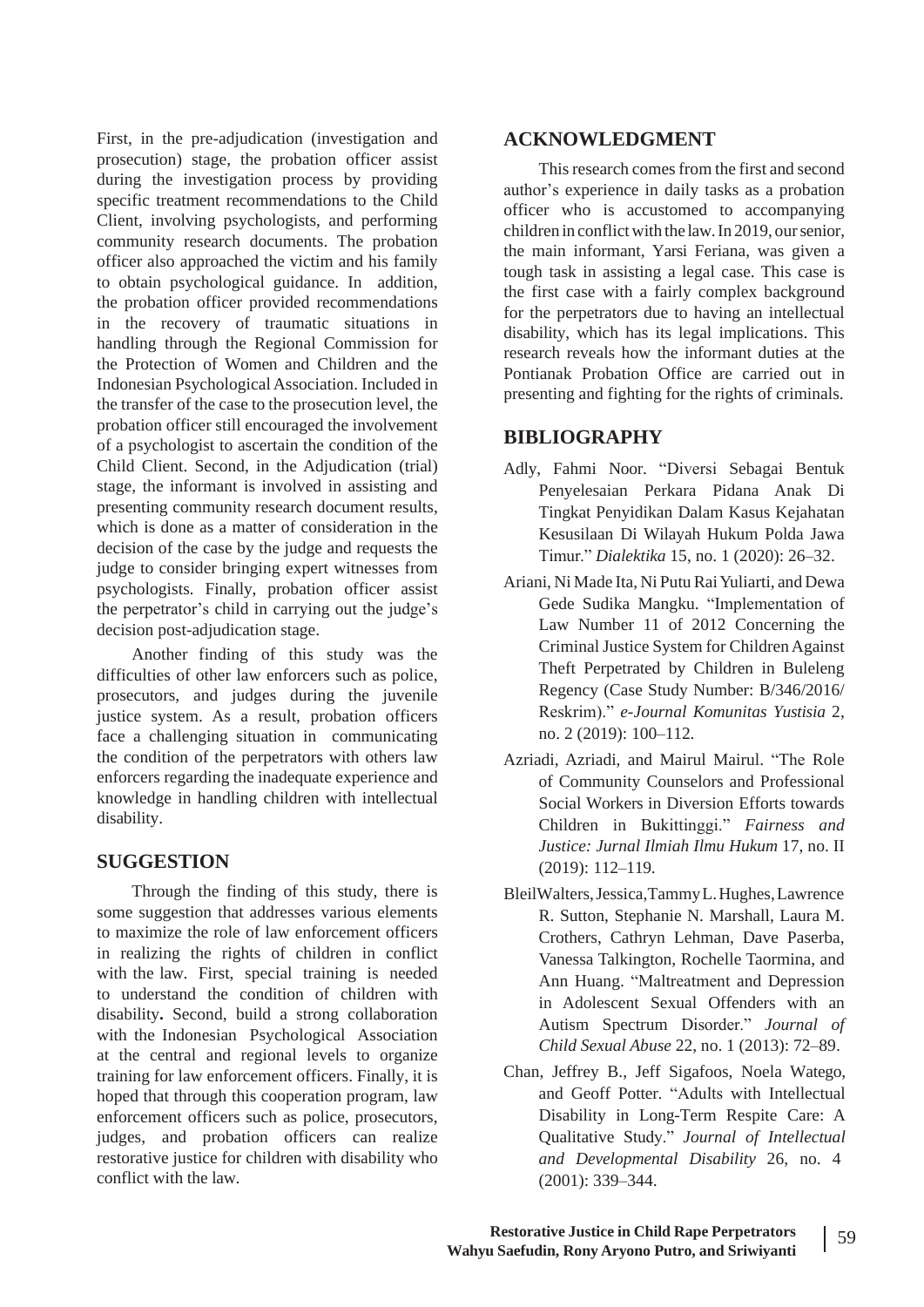- Choi, Jung Jin, Gordon Bazemore, and Michael J. Gilbert. "Review of Research on Victims' Experiences in Restorative Justice: Implications for Youth Justice." *Children and Youth Services Review* 34, no. 1 (2012): 35–42.
- Cohen, Louis, Lawrence Manion, and Keith Morrison. *Research Methods in Education*. Eighth Edi. London: Routledge, 2018.
- Cutts, Sue, and Jeff Sigafoos. "Social Competence and Peer Interactions of Students with Intellectual Disability in an High School." *Journal of Intellectual and* Inclusive *Developmental Disability* 26, no. 2 (2001): 127–141.
- Day,Anton Dossen, and Kenneth. *Treating Mental Illness and Behavior Disorder in Children and Adults with Mental Retardation*. Washington DC: American Psychiatric Press Inc, 2005.
- Eddy O.S. Hiariej. *Principles of Criminal Law*. Yogyakarta: Cahaya Atma Pustaka, 2019.
- Ernis, Yul. "Diversion and Restorative Justice In Case Settlement Of Juvenile Justice System In Indonesia." *Jurnal Ilmiah Kebijakan Hukum* 10, no. 2 (2016).
- Fajar, Mukti, and Yulianto Achmad. *Dualism of Empirical and Normative Legal Research*. Yogyakarta: Pustaka Pelajar, 2010.
- Fathonah, Rini, Nikmah Rosidah, and Mashuril. Anwar. "FormulationofDiversioninNational Justice and Their Cultural Context." *Journal of Business, Economics and Law* 24, no. 2 (2021): 176–182. *International Journal of Law* (2017): 1–12.
- Fathurokhman, Ferry. "The Necessity of Restorative Justice on Juvenile Delinquency in Indonesia, Lessons Learned from the Raju and AAL Cases." *Procedia Environmental Sciences* 17 (2013): 967–975. [http://dx.doi.](http://dx.doi/) org/10.1016/j.proenv.2013.02.115.
- Fernández-Ávalos, M<sup>a</sup> Inmaculada, Francisco Manuel Fernández-Alcántara, Francisco Cruz-Quintana, and  $M^a$  Nieves Pérez-Marfil.<br>"Evaluación de Los Procesos de Duelo En Personas Con Discapacidad Intelectual: Revisión Sistemática." *Estudios de* Rosdakarya, 2007. *Psicologia* 38, no. 3 (2017): 779–787.
- Firdaus, Insan. "The Role of Community Counselors in Overcrowded Handling Efforts in Correctional Institutions." *Jurnal Ilmiah Kebijakan Hukum* 13, no. 3 (2019): 339.
- Lanterman, Jennifer L. "Models Versus Mechanisms: The Need To Crack." *British Journal of Community Justice* 17, no. 1 (2021): 60–78.
- Lasmadi, Sahuri, Ratna Kumala Sari, and Hari Sutra Disemadi. "Restorative Justice Approach as an Alternative Companion of the Criminal Justice System in Indonesia." *Advances in Economics, Business and Management Research* 140, no. Icleh (2020): 206–209.
- Lehan Mackin, Melissa, Nicole Loew, Alejandra Gonzalez, Hannah Tykol, and Taylor Christensen. "Parent Perceptions of Sexual Education Needs for Their Children With Autism." *Journal of Pediatric Nursing* 31, no. 6 (2016): 608–618.
- Lima-Rodríguez, Joaquín Salvador, María Teresa Baena-Ariza, Isabel Domínguez-Sánchez, and Marta Lima-Serrano. "Intellectual Disability in Children and Teenagers: Influence on Family and Family Health. Systematic Review." *Enfermería Clínica (English Edition)* 28, no. 2 (2018): 89–102.
- Maglione, Giuseppe. "Crime and Justice Imaging Victims , Offenders and Communities . An Investigation into the Representations of and International Law." *International* the Crime Stakeholders within Restorative<br>
Justice and Their Cultural Context."
	- Mahfud, Jufria, Binti Mohamed Nazerib Norbani, and Saroja Dhanapal. "Restorative Justice: An Alternative Process for Solving Juvenile Crimes in Indonesia." *Brawijaya Law Journal* 6, no. 2 (2019): 157–169.
	- Marshall, Tony. *Restorative Justice: An Overview*. *Home Office Research Development and Statistics Directorate*. London, 1999. http:// uci.or.kr/G300-jX950354.vn37p137.
	- Moloeng, Lexy. J. *Metodologi Penelitian*<br>Kualitatif, Edisi Revisi. Bandung: Remaja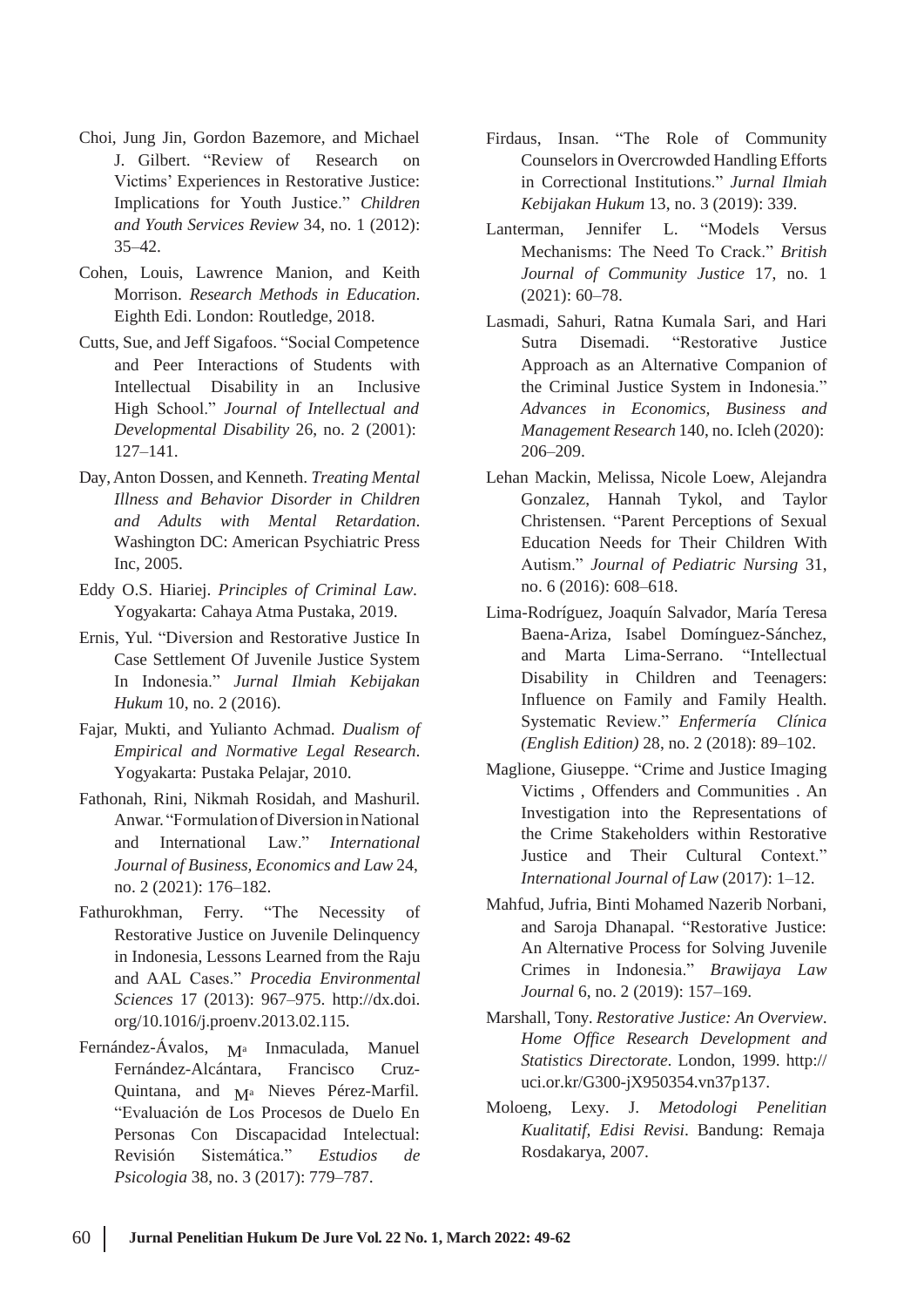- Morales, Claudia, Antonio L Manzanero, Alina Wong, Mar Gómez-gutiérrez,Ana M Iglesias, Susana Barón, and Miguel Álvarez. "Anuario de Psicología Jurídica 2017 Intellectual disability." *Anuario de Psicología Jurídica* 27, no. 1 (2017): 79–84.
- Mufidah, Lailatul, and Uswatul Khasanah. "Implications of Diversion in Shaping towards Restorative Justice." *Legislatif*, no. 11 Children's Responsibility (2019): 24–37.
- Napitupulu, Erasmus A.T., Genoveva Alicia K.S. Maya, Iftitahsari, and M. EkaAri Pramuditya. *Hukuman Tanpa Penjara*. Edited by Zainal Abidin and Anggara. Jakarta: Institute for Criminal Justice Reform, 2019.
- Pratama, A.C Dimas, and Hari Basuki Notobroto. "Analisis Hubungan Pergaulan Dengan Teman Dan Paparan Media Pornografi Terhadap Perilaku Seksual Pranikah Pada Remaja." *Jurnal Biometrika Dan Kependudukan*, 2018.
- Rado, Rudini Hasyim;, and Nurul Badilla. "The Concept of Restorative Justice in an Integrated Criminal Justice System." *Jurnal Restorative Justice* 3, no. 2 (2019): 145–159.
- Keberfungsian Sosial Penyandang Disabilitas Intelektual Pada Program Pelayanan Jarak Jauh Di Kecamatan Lembang Dan Cililin." *Jurnal Sosio Konsepsia* 7, no. 02 (2018).
- Saefudin, Wahyu. *Mengembalikan Fungsi Keluarga*. Kalimantan Barat: IDE Publishing, 2019. https://books.google.com.my/books/ about/Mengembalikan\_Fungsi\_Keluarga. html?id=USuhDwAAQBAJ&redir\_esc=y.
- ———. "Paradigma Penjara Dalam Sistem Peradilan Pidana Anak." In *Kapita Selekta Pemasyarakatan*, edited by Wahyu Saefudin, 161–166. Kalimantan Barat: IDE Publishing, 2020. https://books.google.co.id/ books?id=2AXeDwAAQBAJ.
- Saefudin, Wahyu, Dyah Kemala Putri Bestari, Meta Aisyah, and Mujib Mujib. "The Effect of Self-Efficacy and Job Satisfaction on the Performance of Community Counselors in

the West Kalimantan Region." *Dinamika Governance : Jurnal Ilmu Administrasi Negara* 11, no. 1 (2021).

- Saefudin, Wahyu, Husni Mubarok, Mujib, and Sriwiyanti. "Peran Pembimbing Kemasyarakatan Dalam Upaya Memberikan Hukuman Di Luar Penjara Pada Anak Yang Berkonflik Dengan Hukum." *Public Administration* 3, no. 1 (2021): 121–134.
- Setyorini, Erny Herlin, Sumiato, and Pinto Utomo. "The Concept of Restorative Justice for Children in Conflict with the Law in the Juvenile Criminal Justice System." *DiH: Jurnal Ilmu Hukum* 16, no. 2 (2020): 149– 159.
- Soetikno, Naomi, Roslina Verauli, and Agustina. "Pengaruh Mendongeng Terhadap Kemampuan Adaptif Anak Keterbelakangan Mental." *EduHumaniora | Jurnal Pendidikan Dasar Kampus Cibiru* 9, no. 2 (2017): 84.
- Sriwiyanti, Wahyu Saefudin, and Siti Aminah. "Restorative Justice for Juvenile Offenders in Indonesia : A Study of Psychological Perspective and Islamic Law." *JIL: Journal of Islamic Law* 2, no. 2 (2021): 168–196.
- Susanti, Dwi Elyana. "Optimization of the Rahayu, Ety, and Dedek Roslina. "Peran Implementation Task of Correctional Pendamping Dalam Meningkatkan Adviser in A Correctional Revitalization." *Jurnal Ilmiah Kebijakan Hukum* 14 (2020): 141–162.
	- Syahlan. "Peran Pekerja Sosial Profesional Dalam Penanganan Abh Di Lpks." *Jurnal Quantum* 14, no. 1 (2018): 15–22. https://ejournal. kemsos.go.id/index.php/Quantum/article/ view/1746/911.
	- Turnure, James E. "Long-Term Memory and Mental Retardation." *International Review of Research in Mental Retardation* 17, no. C (1991): 193–217.
	- Uglas, D O, and EttermAn. "The Psychology of m Ental Retardation" (1999): 26–33.
	- Wado, Pratiwi Citra. "Pemeriksaan Perkara Anak Di Sidang Pengadilan Menurut Sistem Peradilan Pidana Anak." *Lex et Societatis,* 4, no. 2 (2016): 2016.